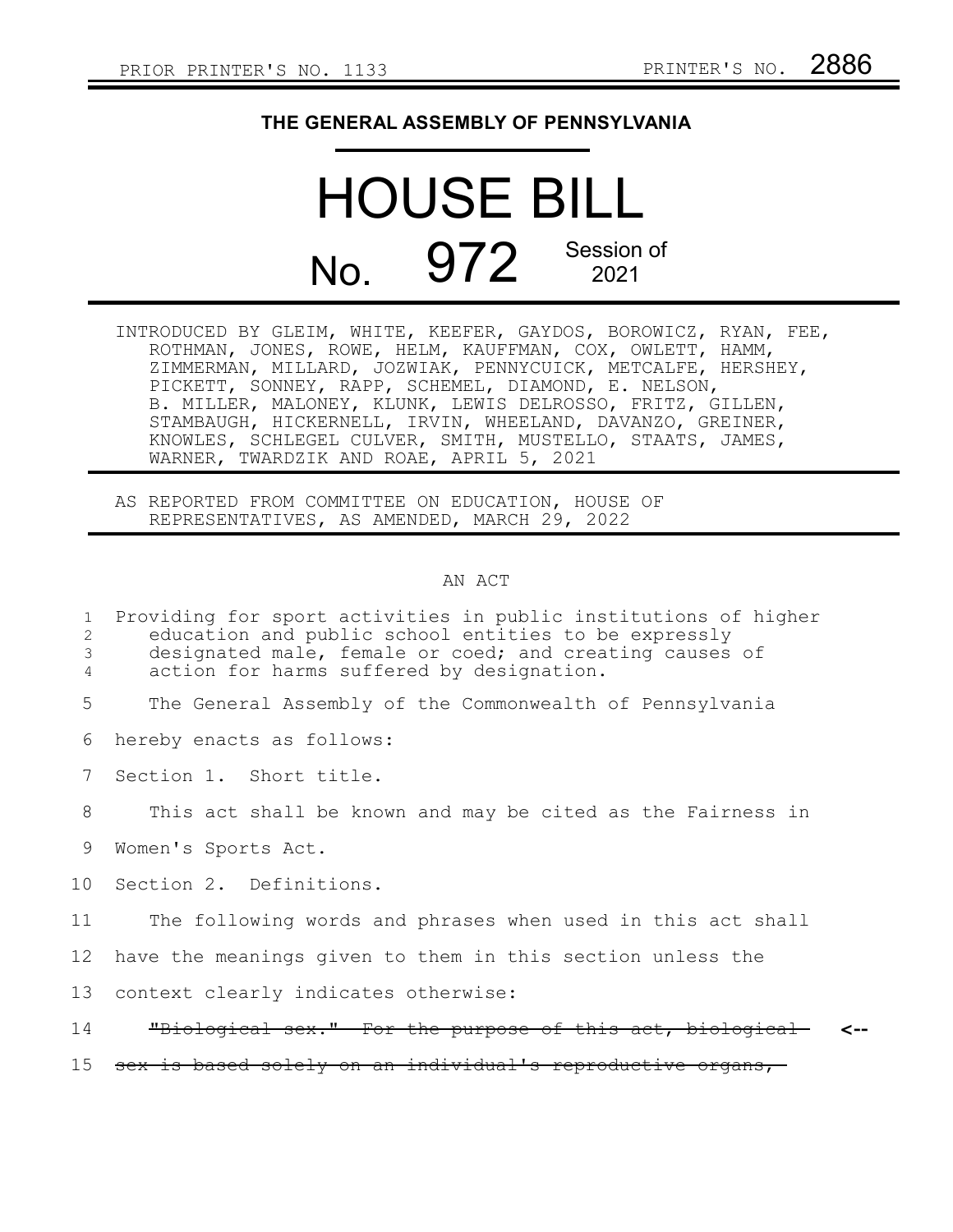biology or genetics at birth. 1

"PUBLIC INSTITUTION OF HIGHER EDUCATION." ONE OF THE FOLLOWING: **<--** 2 3

(1) A COMMUNITY COLLEGE OPERATING UNDER ARTICLE XIX-A OF THE ACT OF MARCH 10, 1949 (P.L.30, NO.14), KNOWN AS THE PUBLIC SCHOOL CODE OF 1949. 4 5 6

(2) A RURAL REGIONAL COLLEGE ESTABLISHED UNDER ARTICLE XIX-G OF THE PUBLIC SCHOOL CODE OF 1949. 7 8

(3) AN UNIVERSITY WITHIN THE STATE SYSTEM OF HIGHER EDUCATION UNDER ARTICLE XX-A OF THE PUBLIC SCHOOL CODE OF 1949. 9 10 11

(4) A STATE-RELATED INSTITUTION AS DEFINED IN SECTION 2001-C OF THE PUBLIC SCHOOL CODE OF 1949. 12 13

14

(5) THE THADDEUS STEVENS COLLEGE OF TECHNOLOGY.

(6) THE PENNSYLVANIA COLLEGE OF TECHNOLOGY. 15

"PUBLIC SCHOOL ENTITY." ONE OF THE FOLLOWING OPERATING UNDER THE PUBLIC SCHOOL CODE OF 1949: 16 17

(1) A SCHOOL DISTRICT. 18

(2) AN INTERMEDIATE UNIT. 19

(3) AN AREA CAREER AND TECHNICAL SCHOOL. 20

(4) A CHARTER SCHOOL, REGIONAL CHARTER SCHOOL OR CYBER CHARTER SCHOOL. 21 22

"SEX." THE BIOLOGICAL DISTINCTION BETWEEN MALE AND FEMALE BASED ON REPRODUCTIVE BIOLOGY AND GENETIC MAKE-UP. 23 24

Section 3. Designation of athletic teams AND SPORTS. **<--** 25

(a) General rule.--Interscholastic, intercollegiate, 26

intramural or club athletic teams or sports that are sponsored by a public primary or high school SCHOOL ENTITY, a public institution of higher education or any school or institution 30 where students or teams compete against a public school or 27 28 29

20210HB0972PN2886 - 2 -

**<--**

**<--**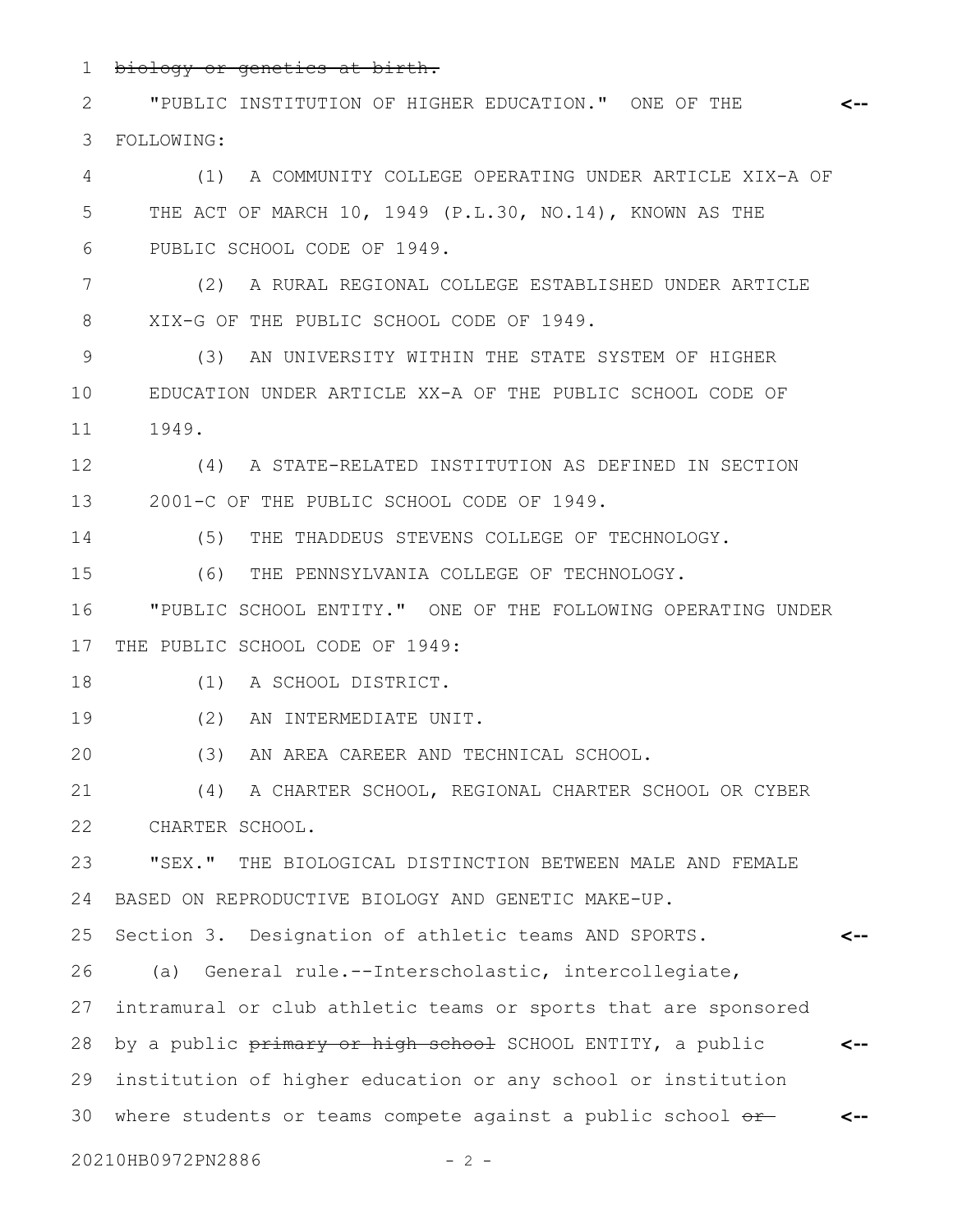1 institution ENTITY OR PUBLIC INSTITUTION of higher education <-must be expressly designated as one of the following based on biological sex: 2 3

4

5

(1) Male, men or boys.

(2) Female, women or girls.

(3) Coed or mixed. 6

(b) Prohibition.--Athletic teams or sports designated for females, women or girls under subsection (a)(2) may not be open to students of the male sex. 7 8 9

(C) LIMITATIONS ON RESTRICTION.--NOTHING IN THIS SECTION SHALL BE CONSTRUED TO RESTRICT THE ELIGIBILITY OF A STUDENT TO PARTICIPATE IN AN INTERSCHOLASTIC, INTERCOLLEGIATE, INTRAMURAL OR CLUB ATHLETIC TEAM OR SPORT DESIGNED FOR THE STUDENT'S SEX OR DESIGNATED CO-ED OR MIXED. **<--** 10 11 12 13 14

Section 4. Protection for educational institutions. 15

A government entity, licensing or accrediting organization or an athletic association or organization may not entertain a complaint, open an investigation or take any other adverse action against a school or institution of higher education for maintaining separate interscholastic, intercollegiate, 16 17 18 19 20

intramural or club athletic teams or sports for students of the female sex. 21 22

Section 5. Cause of action. 23

(a) Deprivation of opportunity.--A student who is deprived of an athletic opportunity or who suffers a direct or indirect harm as a result of a known violation of section  $3 \theta + 4$  may bring a cause of action for injunctive relief, damages, psychological, emotional and physical harm suffered, attorney fees and costs and any other relief available under law against the school or institution of higher education. 24 25 26 27 28 29 30

**<--**

**<--**

20210HB0972PN2886 - 3 -